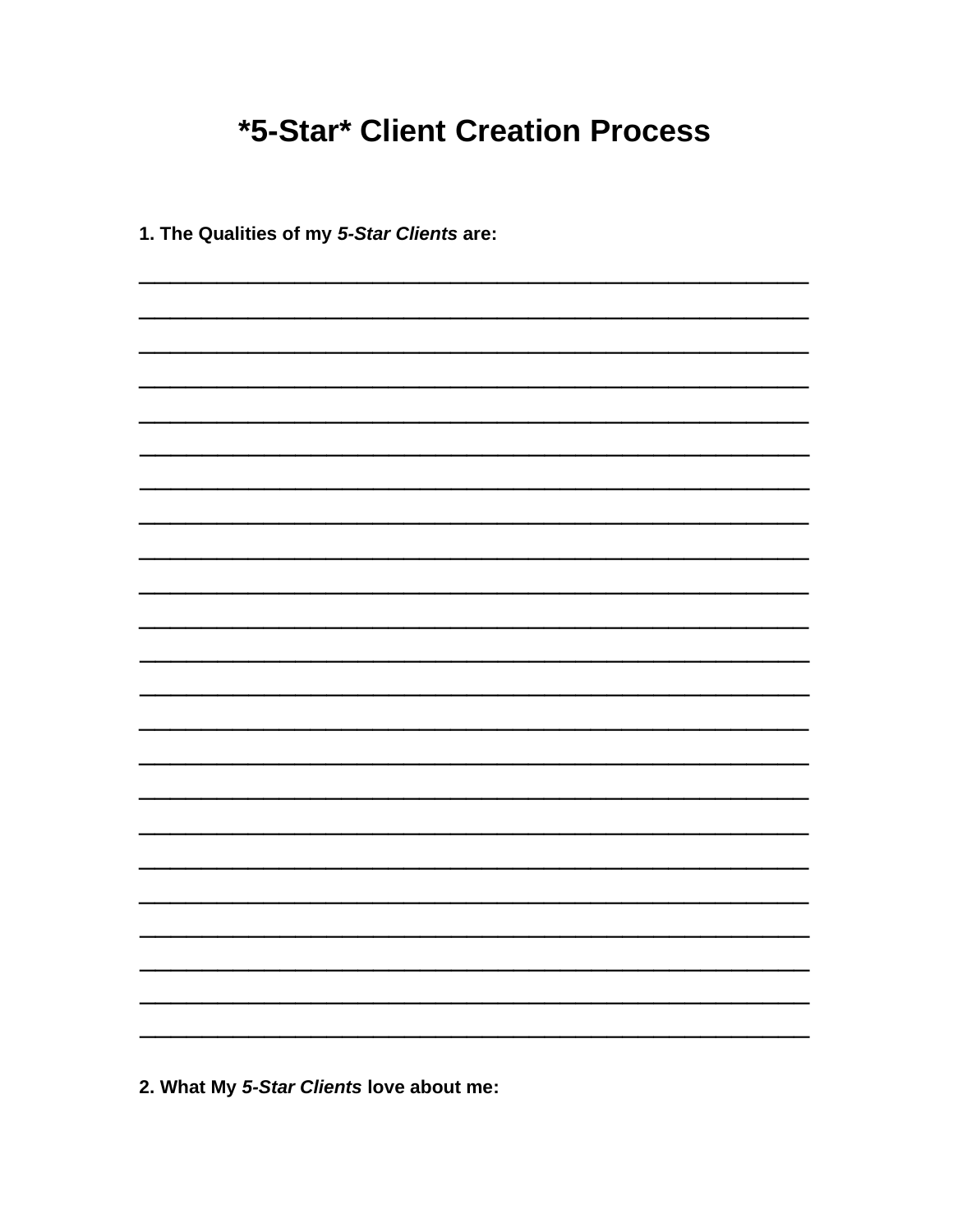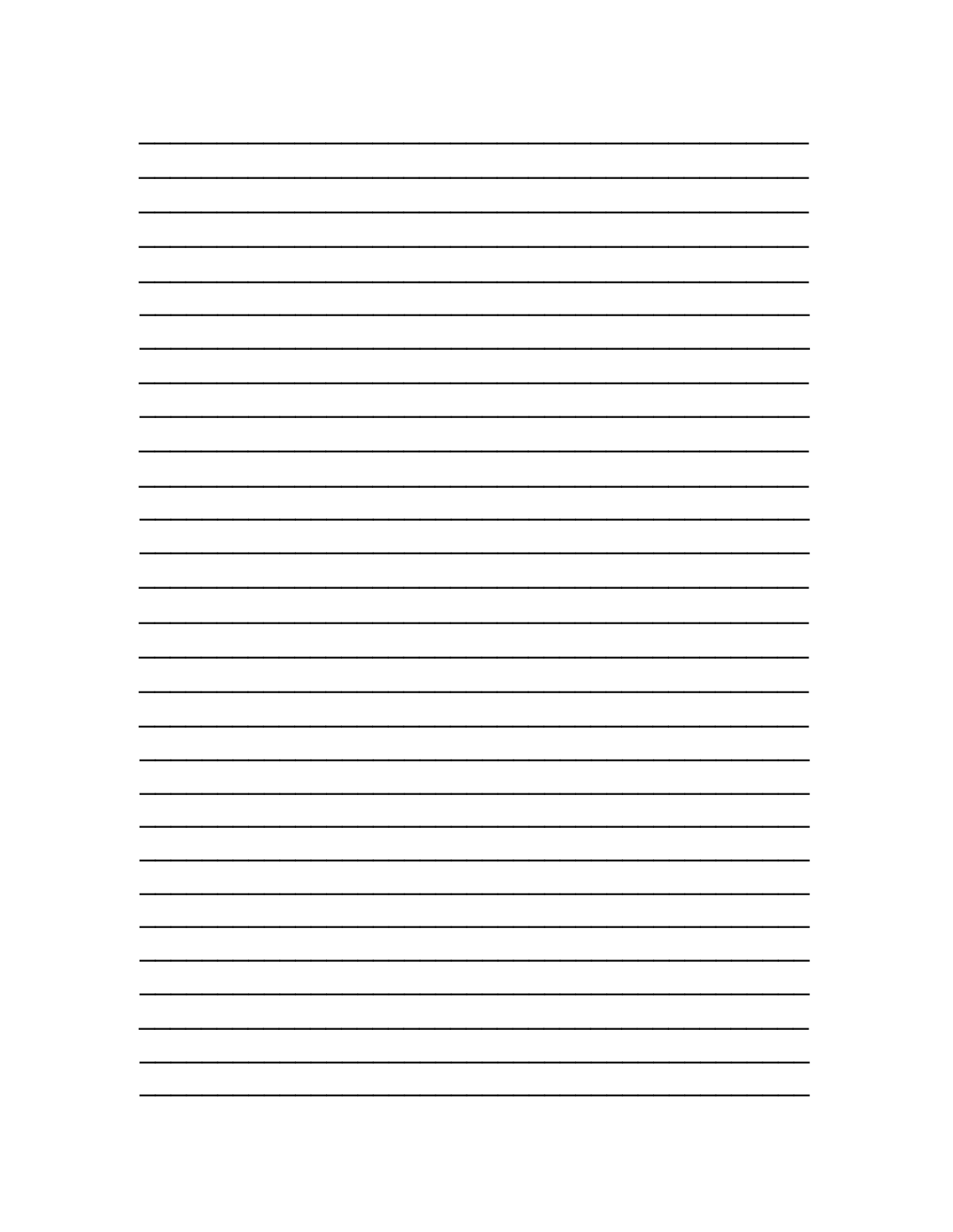## 3. Energetic Connection to my 5-Star Clients:

In this step, get quiet and envision a huge spotlight beaming out into the sky intersecting with another huge spotlight. This is your spotlight intersecting with the spotlight that is your 5-Star client. Ask your client what they need in order to work with you. Write down what comes to you:

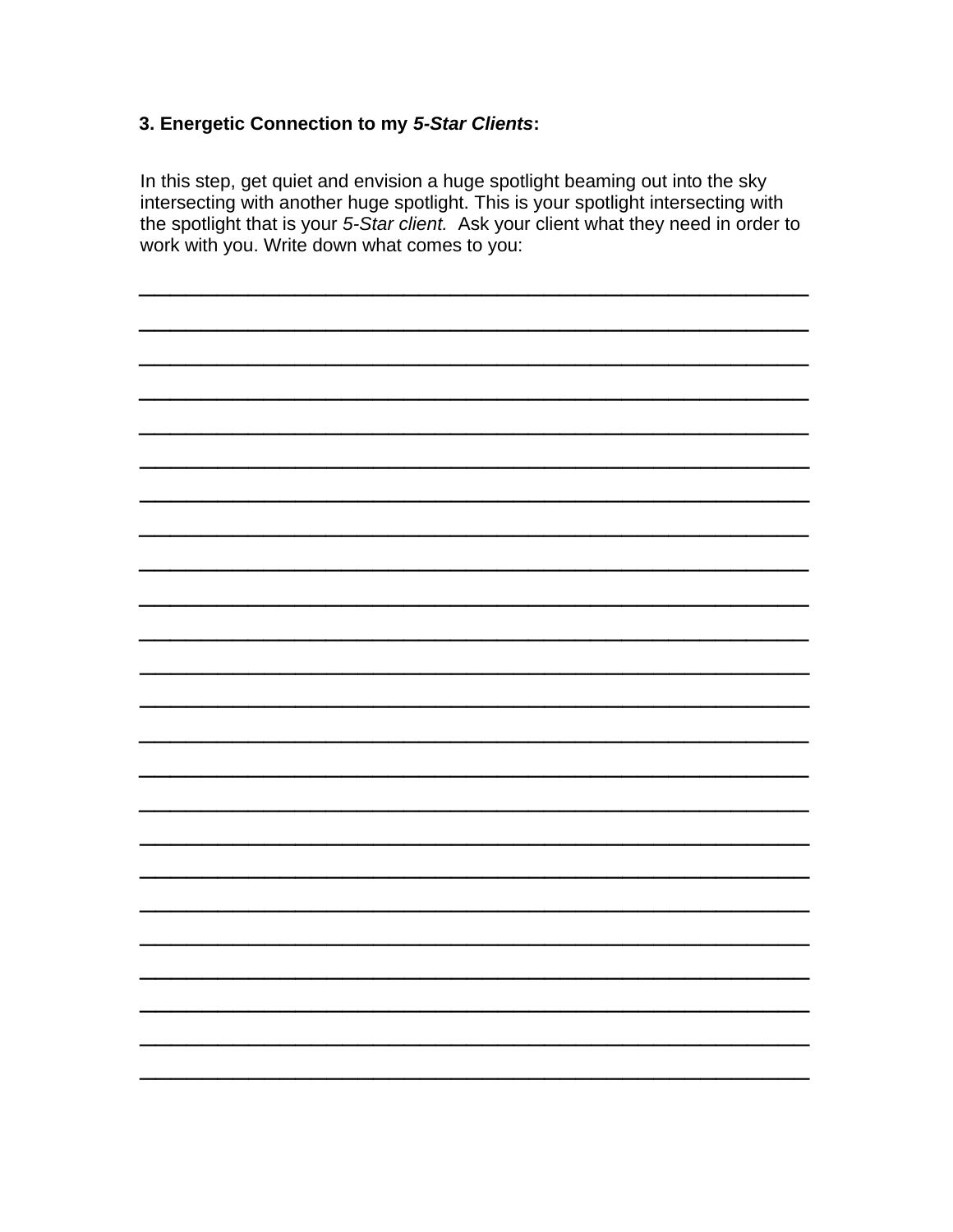4. Who Do I Need To BE In Order To Attract My 5-Star Clients: